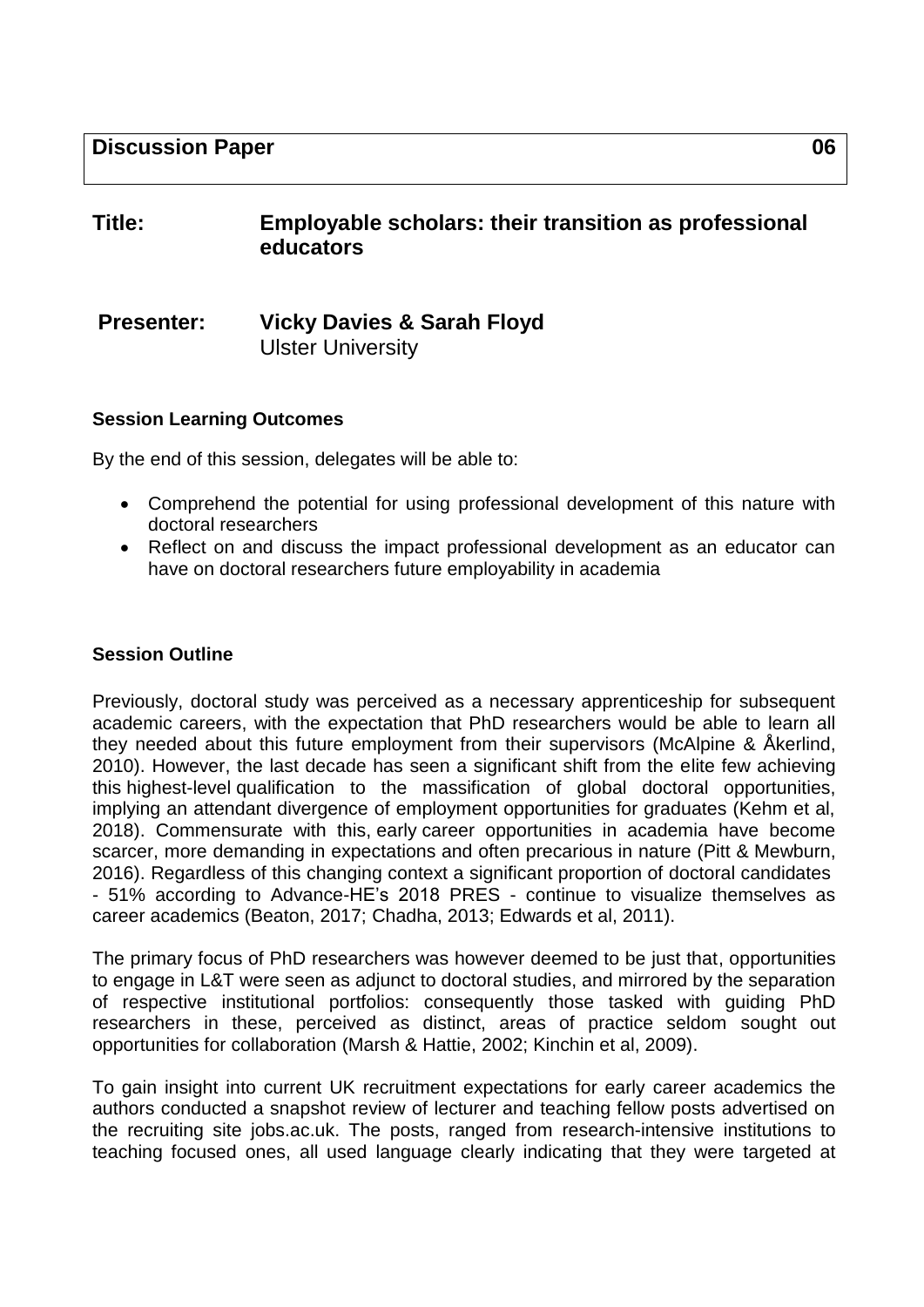applicants who were recent doctoral candidates: 95% of advertisements expected applicants to have a proven track -record of HE teaching.

This presentation will illustrate, through a longitudinal case study based in a large UK university, how a collaboration between educational developers and the Doctoral College focusing on developing professional capabilities and experience as HE educators during doctoral study, prepares and enhances the employment potential of those committed to transitioning to a career in academia. Key themes explored include how an Advance HE accredited course can support doctoral researchers to develop not only their skills as educators but also their academic identity, voice and resilience thus positioning them with the potential and cultural capital to survive as more rounded early career academics.

### **Session Activities and Approximate Timings**

- Overview and background to activities and research findings from Ulster University (20 minutes)
- Group discussion of the key themes and the benefits of this type of provision within and beyond doctoral study. Use will be made of recent depictions of the profile of modern educators (Wilson, R n.d.) to stimulate discussion of how we as educational developers can support doctoral researchers to develop their capacity and preparedness for this role (20 minutes).
- Summing up (5 minutes)

## **References**

Advance-HE (2018). *Postgraduate Research Experience Survey*. Advance-HE, York. Retrieved from: [https://www.heacademy.ac.uk/institutions/surveys/postgraduate-research](https://www.heacademy.ac.uk/institutions/surveys/postgraduate-research-experience-survey)[experience-survey](https://www.heacademy.ac.uk/institutions/surveys/postgraduate-research-experience-survey) 20/11/18

Beaton, F. (2017). Just in time and future-proofing? Policy, challenges and the professional development of part-time teachers. *International Journal for Academic Development*, 22:1, 19-30. DOI[: 10.1080/1360144X.2016.1261354](https://doi.org/10.1080/1360144X.2016.1261354)

Chadha, D. (2013). Reconceptualising and reframing graduate teaching assistant (GTA) provision for a research-intensive institution. *Teaching in Higher Education*, 18:2, 205- 217. DOI:10.1080/13562517.2012.696537

Edwards, D., Bexley, E., & Richardson, S. (2011). Regenerating the academic workforce: The careers, intentions and motivations of higher degree research students in Australia: Findings of the National Research Student Survey (NRSS). Retrieved from [https://research.acer.edu.au/higher\\_education/23/](https://research.acer.edu.au/higher_education/23/) 07/08/18

Kehm B.M., Freeman R.P.J., Locke W. (2018) Growth and Diversification of Doctoral Education in the United Kingdom. In: Shin J., Kehm B., Jones G. (eds) Doctoral Education for the Knowledge Society. Knowledge Studies in Higher Education. Springer, Cham pp105-121

DOI: [https://doi.org/10.1007/978-3-319-89713-4\\_7](https://doi.org/10.1007/978-3-319-89713-4_7)